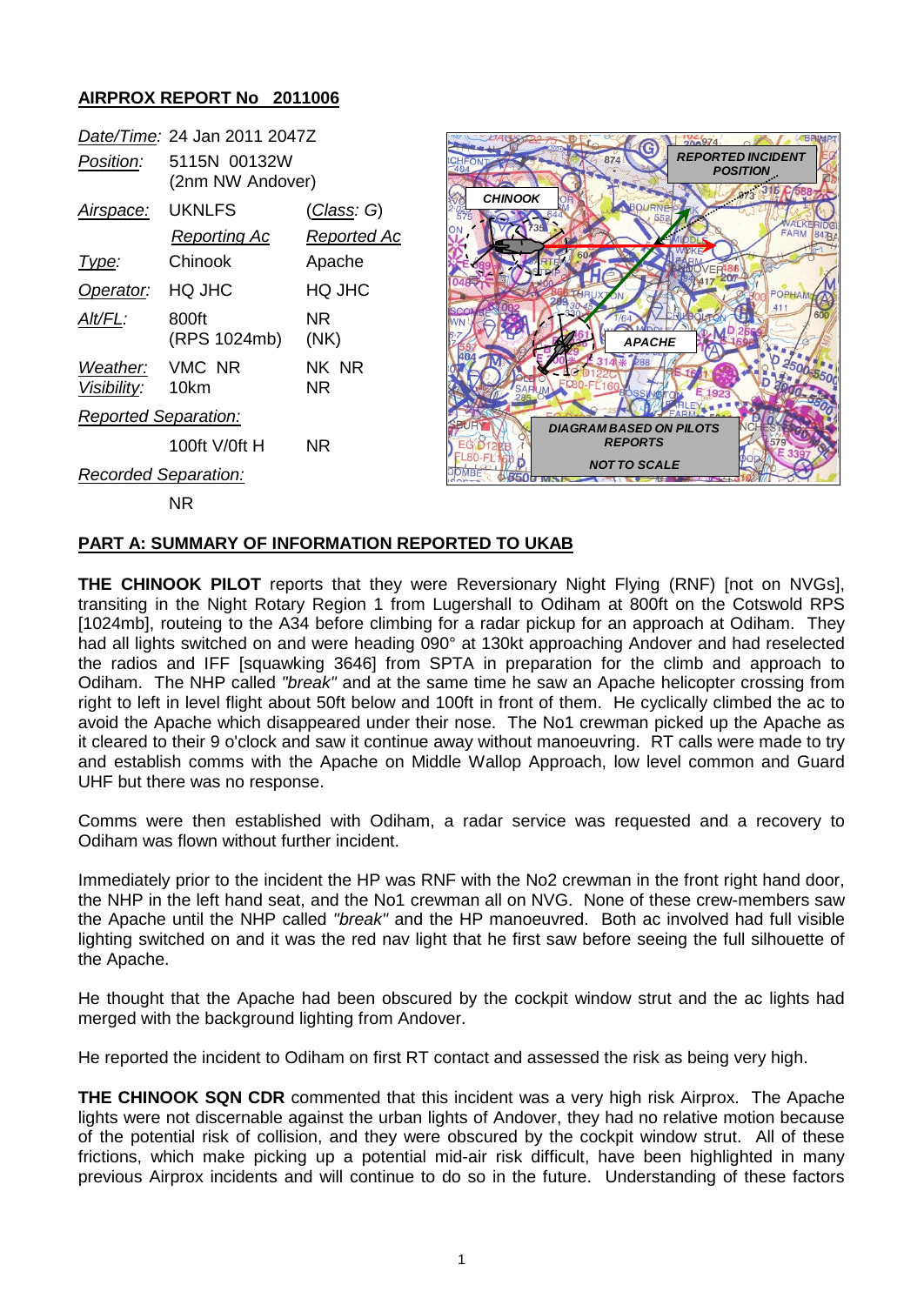and the importance of head movement to achieve effective lookout are key facts to continue to educate our aircrew about; this ASIMS should be used as an illustration of the risk.

Separately, in light of this Airprox, the existing radio procedures and deconfliction measures for this busy piece of low level airspace should be carefully reviewed by the key regional stakeholders, RAF Benson, RAF Odiham and AAC Middle Wallop.

Finally, technology enhancements to help avoid mid-air collisions, such as ACAS, should be considered for fitment to military helicopters.

**THE APACHE PILOT** reports that he was Captain/Instructor of an Apache NVS training sortie from Middle Wallop routeing clockwise around Andover at 700ft on the 1028mb Portland RPS into an operational training phase near Barton Stacey Trg Area and recovering to Middle Wallop after 2hrs. The sortie was uneventful and flown as briefed. On return the pilot was informed that he had been involved in an Airprox with a Chinook to the NW of Andover at 2047hrs. At the time he was heading 042° at 100kt.

On reviewing the cockpit FLIR tape on a large screen, a heat source could be seen to the SE of their position at a similar height and at the time and location of the reported occurrence confirming that they were the ac involved in the Airprox reported by the Chinook pilot.

UKAB Note (1): The Chinook first appears on the recording of the Clee Hill Radar at 2048 (after the incident), squawking 3646 at FL006, and tracking about 100° towards Odiham. The Apache does not show at any time.

**HQ JHC** comments that that this is a known choke point where ac departing or arriving at SPTA will transit Easterly or Westerly at 90° to Middle Wallop traffic departing to the North, so both pilots should have been conducting a particularly meticulous lookout. Further information would have been available to the Chinook crew from Middle Wallop APR about potential conflicting traffic had they called. While all lighting SOPs were being followed, and it is assumed that both ac had planned to deconflict using the CADS system, the use of a common frequency at the time of the incident may have added another layer to the mitigation measures in place to reduce the risk of a collision in Night Rotary Region 1 (NRR1).

The NHP saw the conflicting ac across the cockpit on NVG which, as the Chinook Sqn Cdr highlighted demonstrated the importance of head movement to achieve effective lookout.

As a consequence of this and 2 other recent Airprox near Middle Wallop at night, all JHC stakeholders in NRR1 were brought together to establish a way forward and better risk mitigation processes. The CADS trial period came to an end at the beginning of Apr and increased the need for more procedural deconfliction. As a result, soft boundaries have been established between the 3 JHC main operating bases (using the A34 and M4) with the SW area being used primarily for 7 Regt AAC (training) affording students a better degree of protection. All users of the SW area now monitor MW App and use an ATS from the appropriate ATC on request when in the other areas (noting the effect of terrain at low level). Each user unit exchanges night flying routes and sortie data 3 hours prior to entry, including C130s using Keevil/SPTA. These measures have already been seen to improve the situational awareness of users.

It is anticipated that CADS will be available again within 3 months, which will once again enhance the ability of all users to plan to deconflict. In addition, JHC is pursuing actively the expansion of the RW LFAs areas, perhaps to join LFA 9, subdividing LFA1 and actively pursuing the fitment of a CWS in all JHC RW ac.